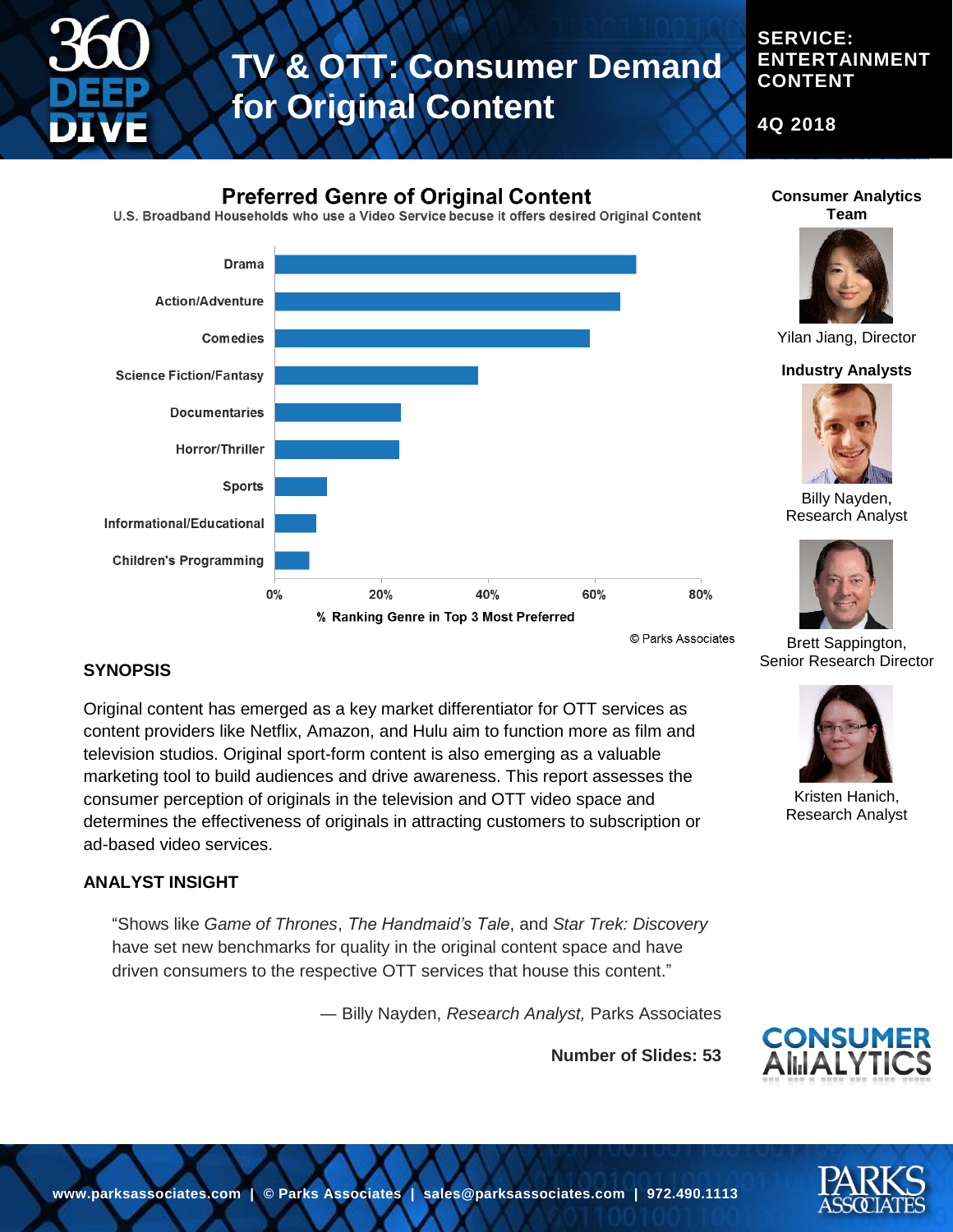

**CONTENT**

**ENTERTAINMENT** 

**SERVICE:** 

**4Q 2018**

## **CONTENTS**

#### **Executive Summary**

- Industry Insight
- Key Findings and Market Impact

#### **Original Content Options: Pay TV Premium Channels and OTT Video**

- Penetration of Pay-TV Channels / OTT Services with Original Content (Q1/18)
- Overlap of Premium TV Channel Subscriptions (Q1/18)
- Expectation of Original or Exclusive Content in OTT Service by Price (Q3/18)

#### **Drivers for Content Preferences and Service Use**

- Reasons Why Consumers Use Particular Channels or OTT Services (Q1/18)
- Reasons Why Consumers Use Particular Channels or OTT Services (Q1/18)
- Reasons Why Consumers Use Particular Services (Q1/18)
- Reasons Why Consumers Use Particular Services (Q1/18)

#### **Original Content as a Driver for Service Use**

- Importance of Content Type by Service Type (Q1/18)
- Importance of Content Type by OTT Services (Q1/18)
- Importance of Content Type by Premium Pay TV Channels (Q1/18)

#### **Consumer Perception of Content Quality**

- Perception of Content Quality on Video Services (Q1/18)
- Perception of Content Quality by Importance of Content Type (Q1/18)
- Perception of Original Content Quality on OTT Services (Q1/18)
- Perception of Content Quality on Pay TV Channels (Q1/18)
- Perception of Original Content Quality on OTT Services (Q1/18)

#### **Frequency of Content Viewing: Original, New Release, and Older Content**

- Frequency of Viewing Programming Types (Q1/18)
- Frequency of Viewing Programming Types on Services (Q1/18)
- Frequency of Viewing Programming Types on Pay TV Channels (Q1/18)
- Frequency of Viewing Original Content on OTT Services (Q1/18)
- Frequency of Viewing Content Types Among Those Who Consider Available Content to Be of Good or Poor Quality (Q1/18)
- Frequency of Viewing Content Type by Importance of Content Type (Q1/18)

#### **Original Content Lovers in Focus**

- Original Content: Lovers and Viewers (Q1/18)
- Pay-TV and OTT Service Subscription by Original Content Segment (Q1/18)
- Original Content Lovers by Annual Household Income (Q1/18)
- Original Content Lovers by Service (Q1/18)
- Canceled OTT Video Service Subscription in Past 12 Months (Q1/18)
- Pay-TV Cord-Cutting Among OTT Video Service Subscribers (Q1/18)

#### **Original Content Genre Preferences**

• Genre Preferences for Original Content (Q1/18)

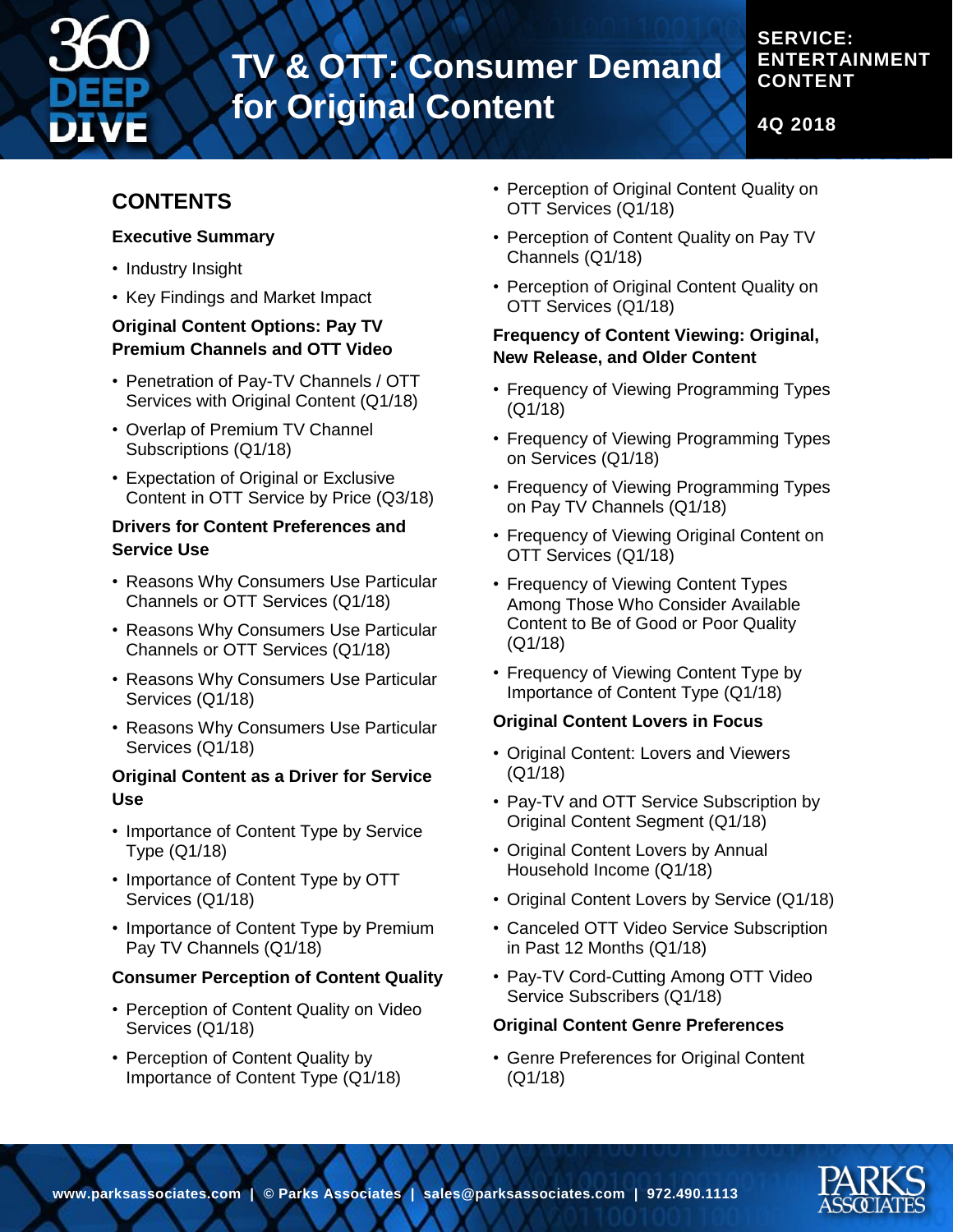

**SERVICE: ENTERTAINMENT CONTENT**

**4Q 2018**

- Leading Genres of Original Content by Service (Q1/18)
- Most Important Genre of Original Content by Gender (Q1/18)
- Most Important Genre of Original Content by Race/Ethnicity (Q1/18)

#### **Appendix**